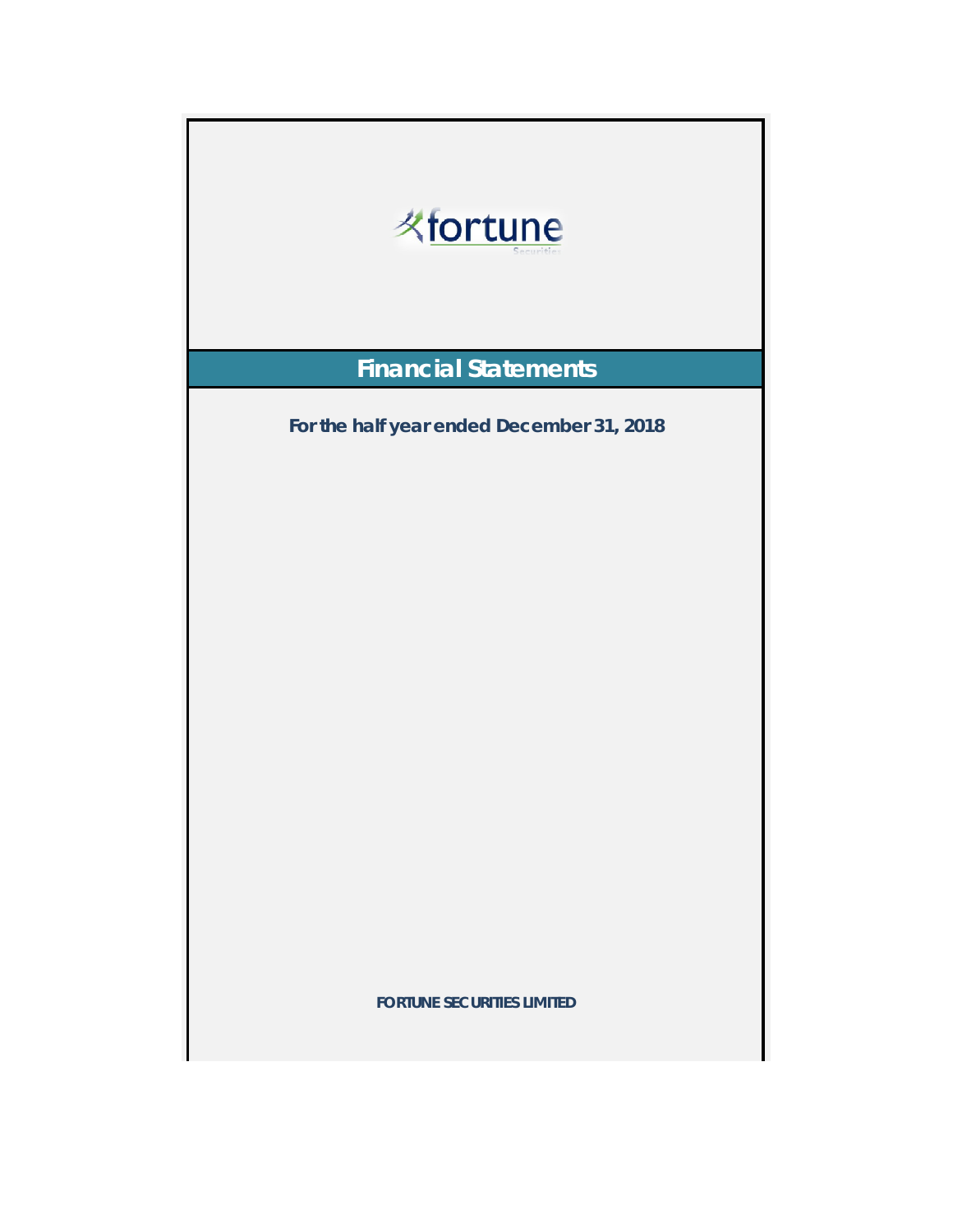## **CONDENSED INTERIM BALANCE SHEET As on December 31, 2018**

## **Kfortune**

|                                                                                                                                                                                                                      | <b>Notes</b>                              | (Unaudited)<br><b>Dec-18</b>                                   | (Audited)<br><b>Jun-18</b> |                                                                                                                                                                                                   | <b>Notes</b>                    | (Unaudited)<br><b>Dec-18</b>                                   | (Audited)<br><b>Jun-18</b>                            |
|----------------------------------------------------------------------------------------------------------------------------------------------------------------------------------------------------------------------|-------------------------------------------|----------------------------------------------------------------|----------------------------|---------------------------------------------------------------------------------------------------------------------------------------------------------------------------------------------------|---------------------------------|----------------------------------------------------------------|-------------------------------------------------------|
| equity and liabilities                                                                                                                                                                                               |                                           |                                                                |                            | <b>ASSETS</b>                                                                                                                                                                                     |                                 |                                                                |                                                       |
| Share capital and reserves<br><b>Authorized Share Capital</b><br>20,000,000 ordinary shares of Rs. 10/- each                                                                                                         |                                           | 200,000,000                                                    |                            | <b>Non-current assets</b><br>Property and Equipment<br>200,000,000 Deferred tax liability (arising on surplus on revaluation OP)<br>Membership Card and Licenses                                  | N30<br>N <sub>24</sub><br>N31   | 61,381,136<br>13,493,834<br>11,453,888                         | 67,306,886<br>13,148,660<br>11,453,888                |
| Issued, subscribed and paid-up<br>Accumulated loss/ unappropriated profit<br><b>Total equity</b>                                                                                                                     | N <sub>21</sub>                           | 124,982,450<br>48,087,959<br>173,070,409                       |                            | 124,982,450 Long Term Investment<br>73,905,567 Long Term Deposits<br>198,888,017 Total non-current assets                                                                                         | N32<br>N33                      | 14,671,803<br>12,718,733<br>113,719,393                        | 21,353,582<br>3,193,797<br>116,456,812                |
| Surplus on revaluation of property, plant & equipment                                                                                                                                                                | N <sub>22</sub>                           | 23,931,270                                                     | 25,466,688                 |                                                                                                                                                                                                   |                                 |                                                                |                                                       |
| Long Term Loan                                                                                                                                                                                                       | N <sub>25</sub>                           | $\sim$                                                         | $\sim$                     |                                                                                                                                                                                                   |                                 |                                                                |                                                       |
| <b>Non current liabilities</b><br>Liabilities against assets subject to finance lease<br>Long term loan<br>Deferred tax liability (arising on surplus on revaluation OP)<br>Total non - current liabilities          | N <sub>23</sub>                           | 685,310<br>685,310                                             | 2,620,869<br>2,620,869     |                                                                                                                                                                                                   |                                 |                                                                |                                                       |
| <b>Current liabilities</b>                                                                                                                                                                                           |                                           |                                                                |                            | <b>Current assets</b>                                                                                                                                                                             |                                 |                                                                |                                                       |
| Creditors, Accrued and other liabilities<br>Short Term Running Finance - Secured<br>Current maturity against long term loan<br>Current maturity against assets subject to finance lease<br>Total current liabilities | N <sub>26</sub><br>N <sub>27</sub><br>N28 | 144,757,926<br>3,468,949<br>$\sim$<br>4,084,374<br>152,311,249 | 4,198,461                  | 280,421,230 Trade debts - considered good<br>4,647,436 Short Term Investment - Stocks<br>Short Term Investment - Mutual Funds<br>Advance, Deposits & Prepayments<br>289,267,127 Other Receivables | N34<br>N35<br>N35<br>N36<br>N37 | 51,976,964<br>69,612,793<br>$\sim$<br>71,547,372<br>23,783,913 | 29,345,554<br>91,252,561<br>136,962,039<br>48,413,289 |
| <b>Contingencies and commitments</b>                                                                                                                                                                                 | N29                                       |                                                                |                            | Cash and Bank Balances<br><b>Total current assets</b>                                                                                                                                             | N38                             | 19,357,803<br>236,278,845                                      | 93,812,446<br>399,785,888                             |
| <b>Total equity and liabilities</b>                                                                                                                                                                                  |                                           | 349,998,238                                                    | 516,242,728 Total assets   |                                                                                                                                                                                                   |                                 | 349,998,238                                                    | 516,242,728                                           |
| ------------SD---------------                                                                                                                                                                                        |                                           |                                                                |                            |                                                                                                                                                                                                   | ------------SD---------------   |                                                                |                                                       |
| Director                                                                                                                                                                                                             |                                           |                                                                |                            |                                                                                                                                                                                                   | <b>Chief Executive Officer</b>  |                                                                |                                                       |